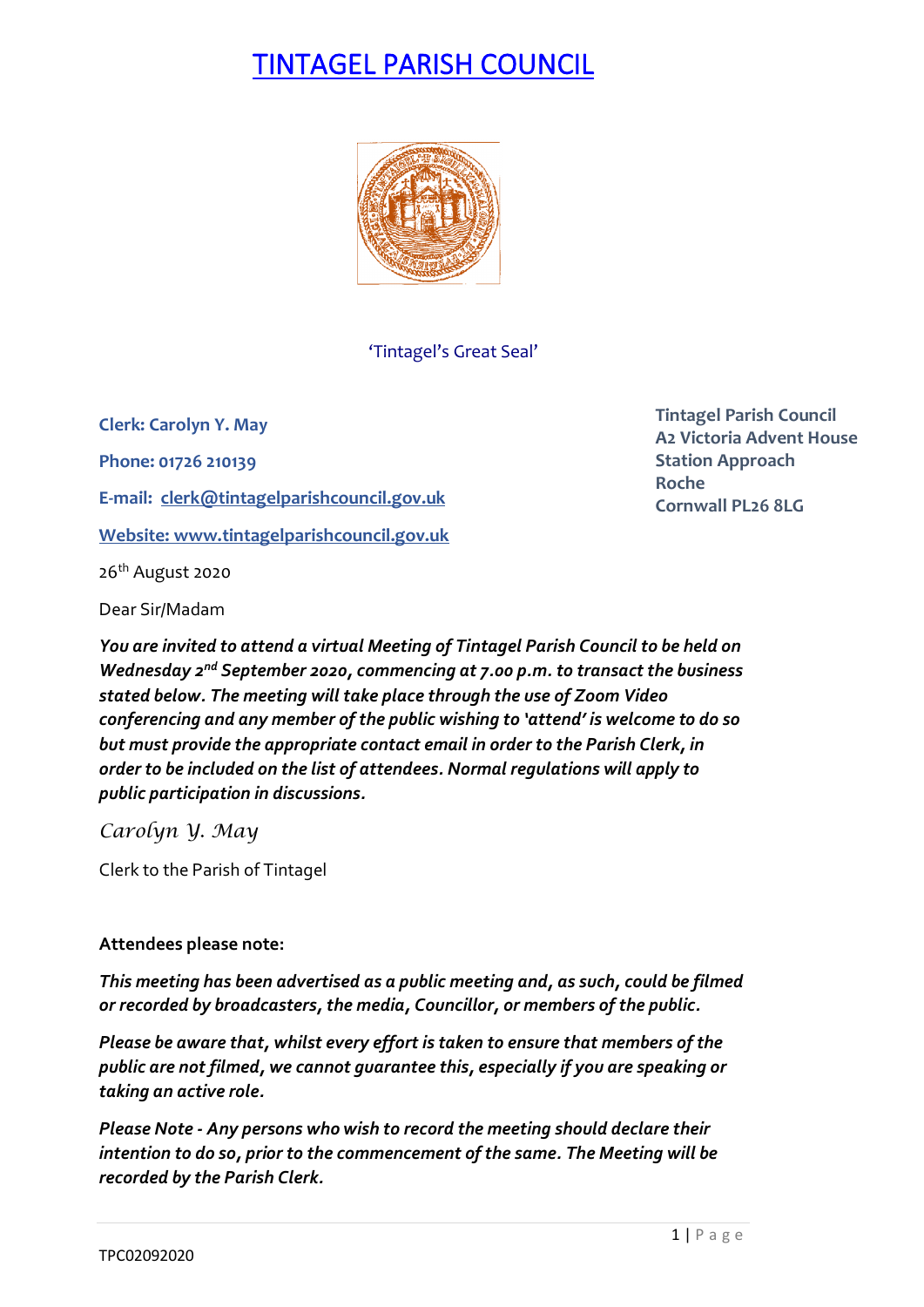- **Apologies**
- **Declarations of Interest**
- **Invitation to members of the public to speak prior to meeting, (10 minutes allowed for this item) -** Participants attention is respectfully drawn to the Parish Council's 'Public Participation Policy', which sets out the rules governing this part of the agenda - only items listed on the said agenda may be discussed.\*

#### **AGENDA**

**Minutes** - To Approve the Minutes of the previous meetings, held on the 1<sup>st</sup> July 2020 (Appendix A)

**Cornwall Council Representative Appointment**

**Audit of Accounts 2019-20 -** report

**Planning Applications** – Appendix B

**Planning Decisions** – Appendix C

**Accounts Payable & Bank Reconciliation** – Appendix D

**Reporting/ Dissemination of Information** – Cllr Tremain

**Parish Council Meetings**

**Updates**:

Public Lavatories (Trevena / TVC)

Bossiney Building

Town Twinning

#### **Correspondence**

#### **\* Public Participation**

- Persons wishing to speak at any meeting can only do so in relation to decision items on the agenda.
- In respect of questions at Council meetings, members of the public must give notice in writing to the Parish Clerk, by no later than noon on the Friday before the Council meeting. The notice must specify the nature of the question in enough detail to enable a reply to be prepared. Questioners have the right to ask one supplementary question once they have received the chairman's response.
- Contributions are limited to one per person per item and no person shall speak for more than 3 minutes, except in exceptional circumstances, to be determined by the Chairman.

#### **Next Meeting - The next Scheduled meeting is on Wednesday 7th October 2020.**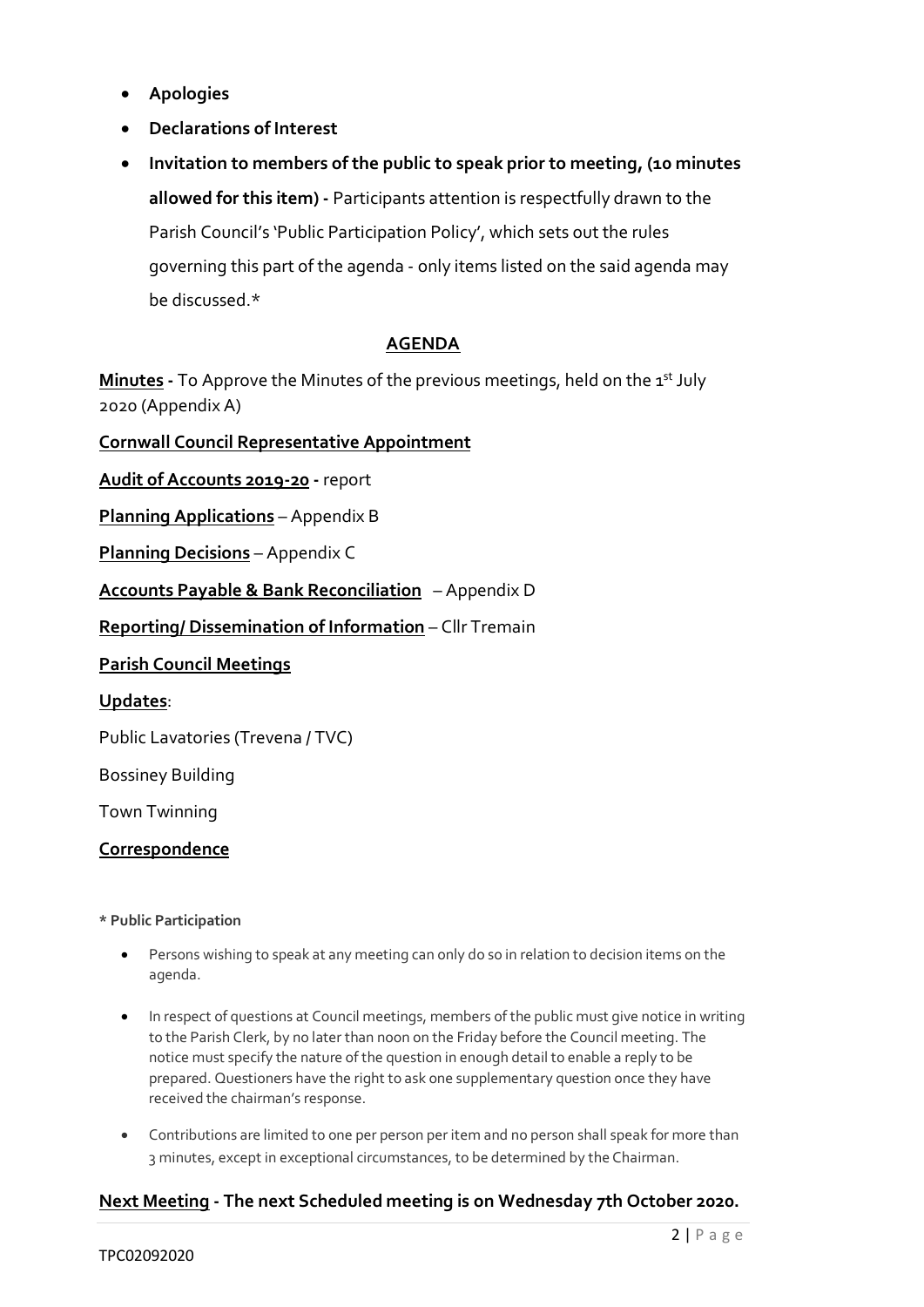| <b>Reference</b>             | PA20/06557                                                                                                                                                                                                                                                |
|------------------------------|-----------------------------------------------------------------------------------------------------------------------------------------------------------------------------------------------------------------------------------------------------------|
| <b>Alternative Reference</b> |                                                                                                                                                                                                                                                           |
| <b>Application Validated</b> | Tue 04 Aug 2020                                                                                                                                                                                                                                           |
| <b>Address</b>               | Camelot Flats Castle View Tintagel Cornwall PL34 0DH                                                                                                                                                                                                      |
| Proposal                     | Demolition and removal of the existing building complex on land at, and<br>opposite 1 to 6 Camelot Flats, and the erection of a replacement<br>building with 6 no two-bedroom flats with 9 no car parking spaces,<br>refuse and recycling bins enclosure. |
| <b>Status</b>                | Awaiting decision                                                                                                                                                                                                                                         |

| Reference                    | PA20/06041                                                                             |
|------------------------------|----------------------------------------------------------------------------------------|
| <b>Alternative Reference</b> | PP-08901876                                                                            |
| <b>Application Validated</b> | Tue 04 Aug 2020                                                                        |
| <b>Address</b>               | The Paddock Road from Tregeath Lane To Trewarmett Lane Trewarmett<br>Tintagel PL34 OES |
| Proposal                     | Proposed single storey extension to the rear of the dwelling                           |
| <b>Status</b>                | Awaiting decision                                                                      |

| <b>Reference</b>             | PA20/05950                                                                                                     |
|------------------------------|----------------------------------------------------------------------------------------------------------------|
| <b>Alternative Reference</b> | PP-08787557                                                                                                    |
| <b>Application Validated</b> | Tue 04 Aug 2020                                                                                                |
| <b>Address</b>               | Langholme 1 Atlantic Road Tintagel Cornwall PL34 ODD                                                           |
| Proposal                     | Advertising consent for an illuminated ATM Fascia sign with blue<br>lettering "ATM" out of a white background. |
|                              | Illuminated Slimline projecting sign.                                                                          |
| <b>Status</b>                | Awaiting decision                                                                                              |
| <b>Appeal Status</b>         | Unknown                                                                                                        |

| Reference                    | PA20/05949                                                                                                                                                    |
|------------------------------|---------------------------------------------------------------------------------------------------------------------------------------------------------------|
| Alternative Reference        | PP-08787557                                                                                                                                                   |
| <b>Application Validated</b> | Tue 04 Aug 2020                                                                                                                                               |
| Address                      | Unit 1 Langholme Atlantic Road Tintagel Cornwall PL34 ODD                                                                                                     |
| Proposal                     | Installation of ATM with associated illuminated slim line projecting sign<br>to be installed to the left of and 200 mm above the window on tiled<br>cladding. |
| <b>Status</b>                | Awaiting decision                                                                                                                                             |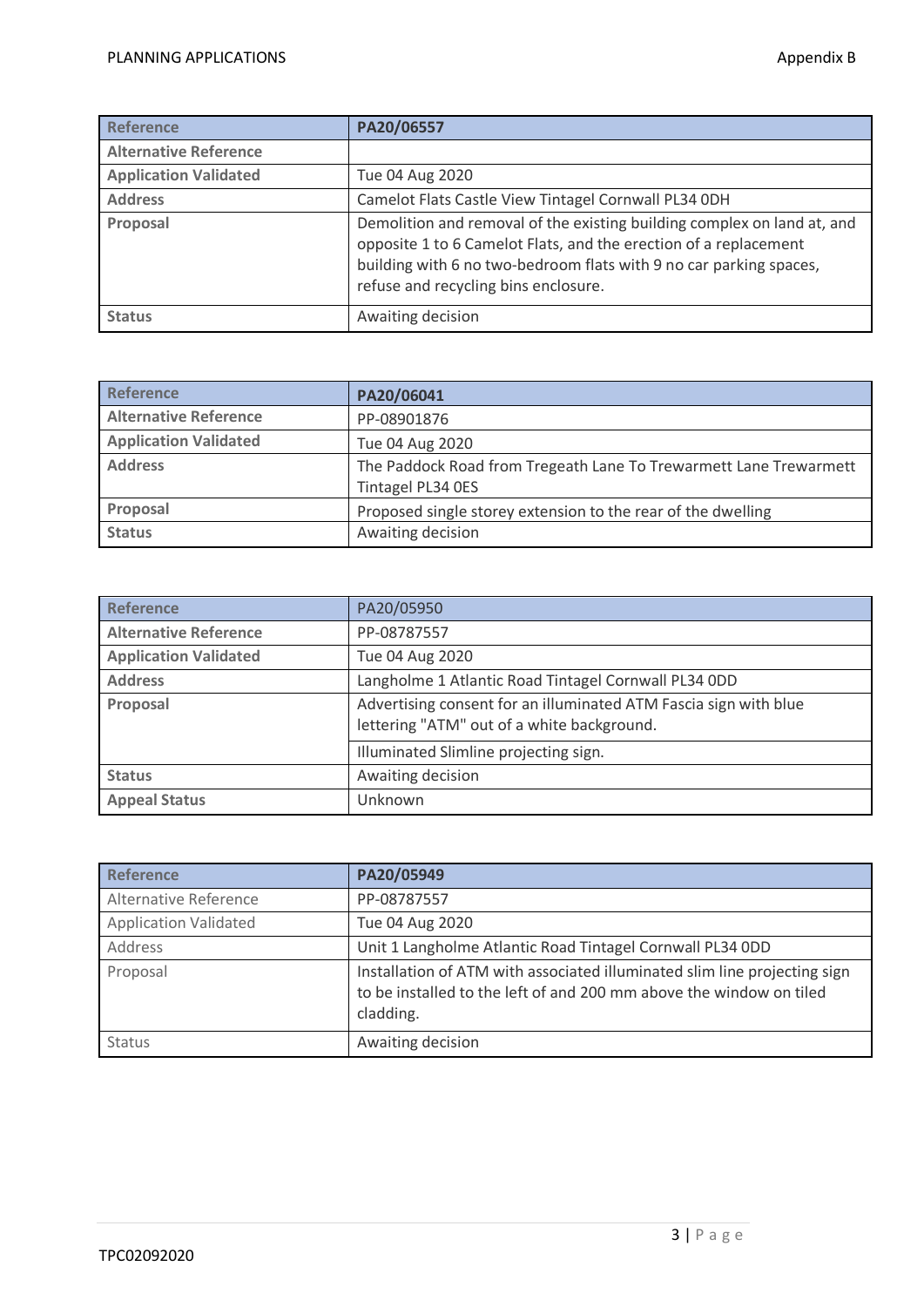| Reference                    | PA20/05224                               |  |
|------------------------------|------------------------------------------|--|
| Alternative Reference        | PP-08835551                              |  |
| <b>Application Validated</b> | Wed 29 Jul 2020                          |  |
| Address                      | Land at Trethevy Near Boscastle Cornwall |  |
| Proposal                     | Further new livestock building           |  |
| <b>Status</b>                | Awaiting decision                        |  |

| Reference                    | PA20/06040                                                                             |
|------------------------------|----------------------------------------------------------------------------------------|
| Alternative Reference        | PP-08901331                                                                            |
| <b>Application Validated</b> | Mon 20 Jul 2020                                                                        |
| Address                      | The Paddock Road From Tregeath Lane To Trewarmett Lane Trewarmett<br>Tintagel PL34 OES |
| Proposal                     | Proposed Storage/Garage                                                                |
| Status                       | Awaiting decision                                                                      |

| Reference                    | PA20/06201                                           |
|------------------------------|------------------------------------------------------|
| Alternative Reference        |                                                      |
| <b>Application Validated</b> | Monday 10 <sup>th</sup> August 2020                  |
| Address                      | Little Clifden. Halgabron Tintagel Cornwall PL34 OBD |
| Proposal                     | Proposed detached garage/store                       |
| <b>Status</b>                | Awaiting decision                                    |

### PLANNING DECISIONS **Appendix C**

| <b>Reference</b>             | PA20/04561                                                                                          |
|------------------------------|-----------------------------------------------------------------------------------------------------|
| Alternative Reference        | PP-08775574                                                                                         |
| <b>Application Validated</b> | Fri 05 Jun 2020                                                                                     |
| Address                      | Climo's Yard Tregatta Tintagel PL34 ODX                                                             |
| Proposal                     | Reserved Matters application for the construction of a detached dwelling<br>and garage (PA17/07088) |
| <b>Status</b>                | Decided                                                                                             |
| Decision                     | Approved with conditions                                                                            |

| <b>Reference</b>             | PA20/04811                                                           |  |  |
|------------------------------|----------------------------------------------------------------------|--|--|
| Alternative Reference        |                                                                      |  |  |
| <b>Application Validated</b> | Tue 23 Jun 2020                                                      |  |  |
| Address                      | Bramble Nook Back Lane Bossiney Tintagel Cornwall                    |  |  |
| Proposal                     | Construction of single storey rear extension (demolition of existing |  |  |
|                              | conservatory), 2 new rooflights to rear and flat roof infill         |  |  |
| <b>Status</b>                | Decided                                                              |  |  |
| Decision                     | Approved (Statutory/one condition only)                              |  |  |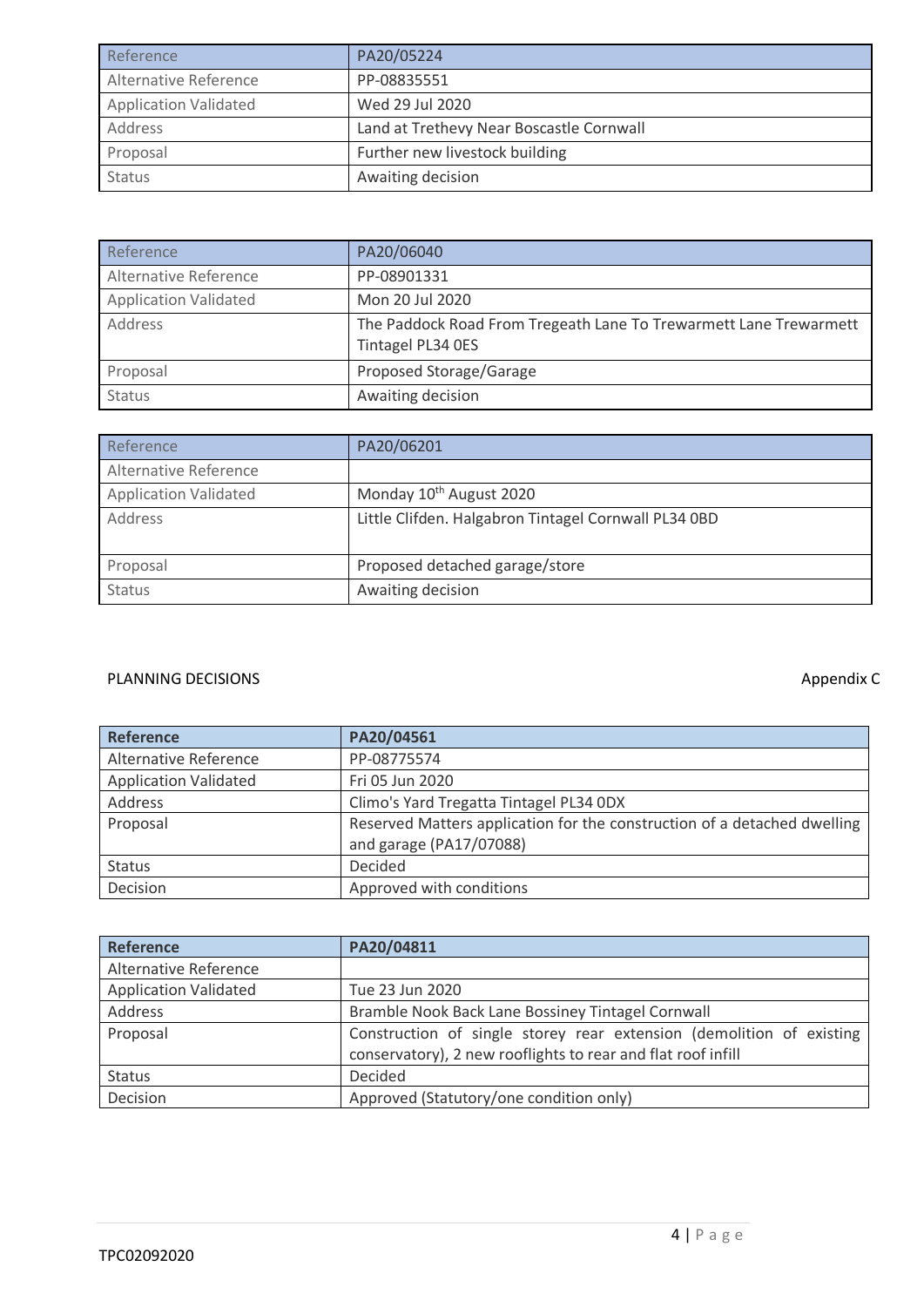| <b>Date</b>  | <b>INV</b>    | <b>PAYEE</b>                 | <b>AMT (Net)</b> | <b>VAT</b> | <b>Total</b> |
|--------------|---------------|------------------------------|------------------|------------|--------------|
| 2092020      | 6989          | Llawnroc                     | 243.02           | 48.60      | 291.62       |
| 2092020      | 7045          | Llawnroc                     | 62.64            | 12.53      | 75.17        |
| 2092020      | 68938269      | Opus                         | 144.98           | 7.25       | 152.23       |
| 2092020      | 68759162      | Opus                         | 106.19           | 5.31       | 111.50       |
| 2092020      | 100-K70015953 | Initial                      | 19.13            | 3.83       | 22.96        |
| 2092020      | 31929656      | Suez                         | 12.22            | 2.44       | 14.66        |
| 2092020      | 34050652      | Suez                         | 12.22            | 2.44       | 14.66        |
| 2092020      | 37712435153   | Google                       | 4.14             | 0.00       | 4.14         |
| 2092020      | 3550          | SeaDog                       | 25.00            | 0.00       | 25.00        |
| 2092020      | 3548          | SeaDog                       | 36.00            | 0.00       | 36.00        |
| 2092020      | 800413        | <b>Viking</b>                | 98.34            | 6.67       | 105.01       |
| 2092020      | $^{\sim}01$   | R. Barnes                    | 2033.33          | 0.00       | 2033.33      |
| 2092020      | 318793056     | Lloyds Bank                  | 5.00             | 0.00       | 5.00         |
| 2092020      | Monthly       | A.J.Pearce                   | 1200.00          | 0.00       | 1200.00      |
| 2092020      | 136775        | <b>Stephens Scown LLP</b>    | 300.00           | 60.00      | 360.00       |
| 2092020      | Monthly       | <b>HMRC</b>                  | 1350.00          | 0.00       | 1350.00      |
| 2092020      | <b>DD</b>     | Google Ireland - PC          | 4.14             | 0.00       | 4.14         |
| 2092020      | <b>DD</b>     | Google Ireland - TCH         | 4.14             | 0.00       | 4.14         |
| 2092020      | <b>DD</b>     | <b>BT</b>                    | 60.73            | 12.14      | 72.87        |
| 2092020      | <b>DD</b>     | <b>Cornwall Council - BR</b> | 1154.79          | 0.00       | 1154.79      |
| <b>Total</b> |               |                              | 5660.49          | 149.07     | 5809.56      |

## **SEPTEMBER 2020 PAYMENTS (for approval)**

| <b>PC BUS BANK Income 2020</b>     | 2640.00  |
|------------------------------------|----------|
| <b>Bank Balance at 26/08/2020</b>  | 7622.93  |
| <b>TPC Transactions (ibid) AUG</b> | -5809.56 |
|                                    |          |
| <b>Total Transactions</b>          | -5089.56 |
| <b>Reconciled Sum</b>              | 1813.37  |

**Precept (p. 2) to be received on 1st September 2020 - £54,893**